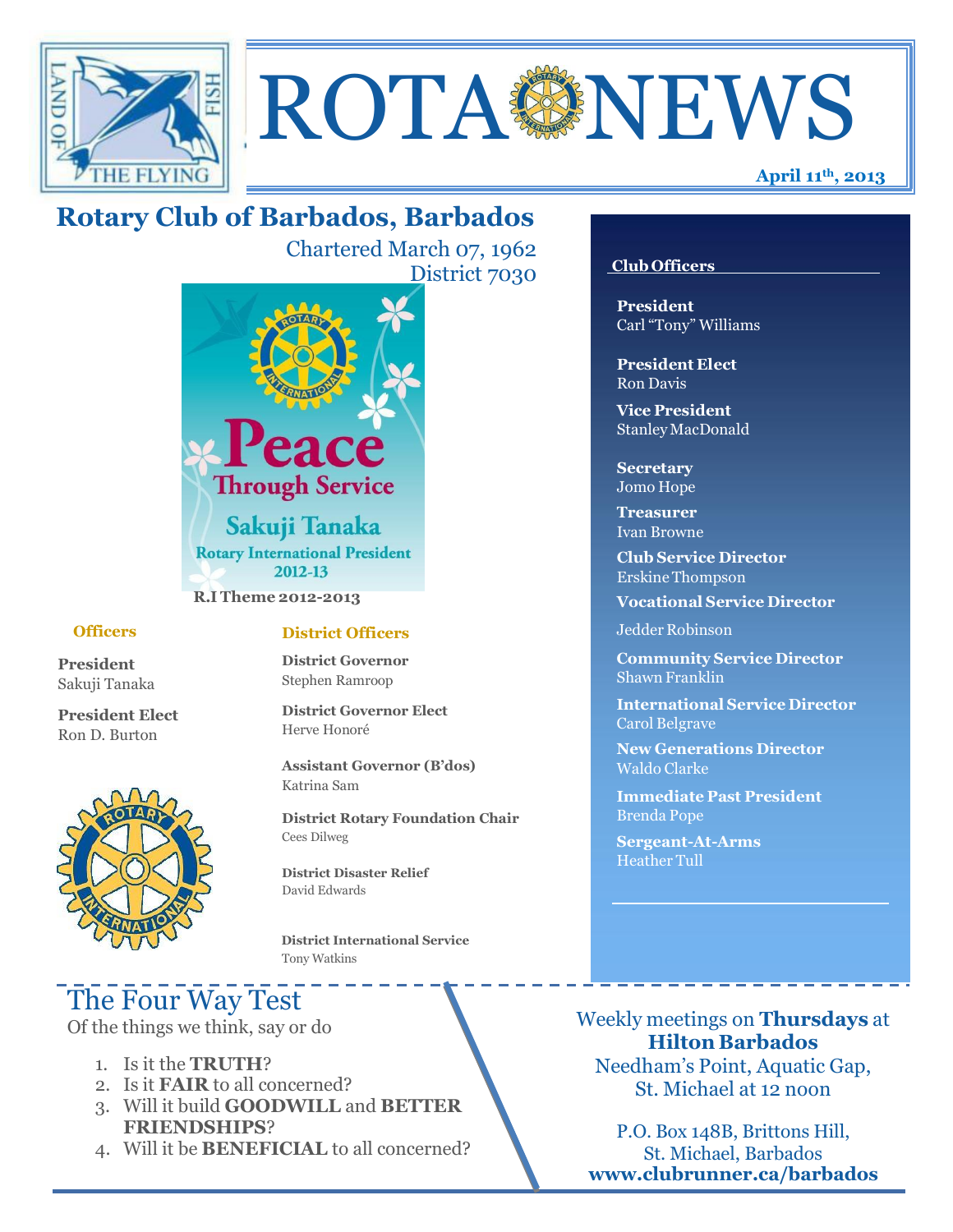

#### **Fundraising Movie & Auction**

Date: Friday April 19, 2013. Time: 7.00 pm. Place: Limegrove Cinemas. Name of movie: "Oblivion". Cost: \$75.00 per person. Purpose: Joint fundraising venture being organized by the three Rotary Clubs in Barbados. *ABOUT THE MOVIE*

*In 2073, a 37-year-old former [Marine](http://en.wikipedia.org/wiki/Marine_%28military%29) commander named Jack Harper [\(Tom Cruise\)](http://en.wikipedia.org/wiki/Tom_Cruise) is one of the last few drone repairmen stationed on Earth, which was nearly destroyed by an alien invasion 60 years earlier. As part of a massive operation to extract the planet's remaining vital resources, he lives in an airborne "town" floating thousands of meters above the Earth. With his mission nearly complete, Jack's soaring existence comes crashing down when he rescues a 22-year-old female stranger from a downed spacecraft. Her arrival triggers a series of events that forces Jack to question everything he knows about the war and its aftermath. In addition, after being captured by an [insurgency](http://en.wikipedia.org/wiki/Insurgency) led by 102-year-old Malcolm Beech [\(Morgan](http://en.wikipedia.org/wiki/Morgan_Freeman)  [Freeman\)](http://en.wikipedia.org/wiki/Morgan_Freeman), Jack is told that the society in which he lives may in fact be a [police state.](http://en.wikipedia.org/wiki/Police_state)*

The movie presentation will be followed by an afterparty and auction to be held at Limegrove's famous rooftop.

### **Meeting Details**

At our Fellowship Meeting held on Thursday, April 4<sup>th</sup>, 2013

Sgt-at-Arms: **Nicholas Waithe**

| Fines | \$195.75 |
|-------|----------|
|       |          |

- Raffle \$85.00
	- Attendance 60%

**New resource available to Rotarians working on water and sanitation projects**

> By Arnold R. Grahl Rotary News -- 26 February 2013

A Rotarian-led team of hydrologists, engineers, geologists, and other experts traveled to the Thane district of northwest India in October to help local Rotarians and their international partners design a global grant project to bring clean water and sanitation to more than 1,800 villagers.

The team, funded by The Rotary Foundation and a grant from the Annenberg Foundation, is one of the first of its kind. It's the product of the [Project Enhancement Process](http://www.rotary.org/EN/SERVICEANDFELLOWSHIP/STARTAPROJECT/ASSESSMENTS/Pages/PEP.aspx) (PEP) pilot, which is designed to enlist the help of Rotarians with expertise in the water and sanitation area of focus so that clubs and districts can put together larger-scale, sustainable projects.

The PEP pilot runs through July and involves nine districts testing [The Rotary Foundation's new grant model.](http://www.rotary.org/grants) The Foundation also collaborated with the [Water and Sanitation](http://www.startwithwater.org/)  [Rotarian Action Group](http://www.startwithwater.org/) (WASRAG) to produce [technical](http://www.startwithwater.org/page.aspx?name=training)  [guides](http://www.startwithwater.org/page.aspx?name=training) that walk Rotarians through planning an effective water and sanitation project.

This process is an excellent approach," says Arvind Phukan, a civil engineer and member of the Rotary Club of Tacoma, Washington, USA, who served as team leader. "Sometimes districts don't have the technical expertise or the experience to do a larger project. This approach helps them think bigger and promotes better projects that will have a more significant impact."

After deciding to pursue a water, sanitation, and hygiene project in the Akre Gram Panchayat region of India, the Rotary Club of Thane North and its international partner, the Tacoma club, requested an evaluation team through the PEP Pilot to help them assess and plan their project. The project would benefit about 350 households in nine villages in the Supi River watershed, where villagers are trying to eke out a living growing rice.

#### **Needs assessment**

The team met with villagers to assess their needs and determined that many of the local wells ran dry during nonrainy seasons because the area's shallow, impervious rock prevents water from seeping into the ground and replenishing the wells. In addition, some of the wells were poorly designed or damaged, and systems intended to funnel groundwater were inadequate.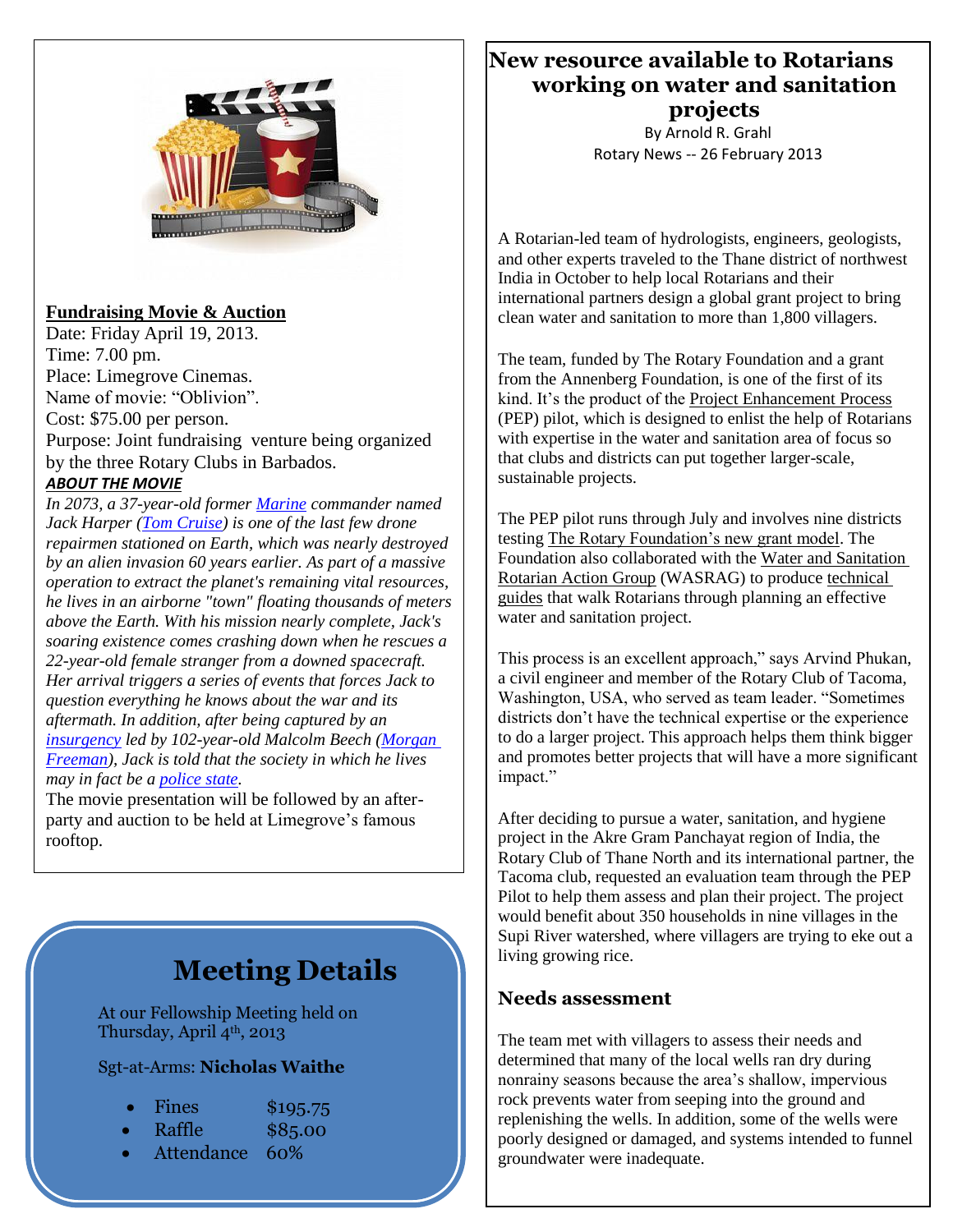

*A woman in the Thane district of northwest India*  A woman in the Thane district of northwest India *carries water back to her village* carries water back to her village

As a result, many of the women are forced to haul water from the Supi River or one of its tributaries. The villagers use the same water for cleaning and bathing, and also share it with their livestock, all of which introduces contaminants into the drinking water. And since there is no running water, the toilets that do exist go unused. The villagers' lack of good hygiene contributes to the spread of disease.

The team's findings were the basis for

recommendations that the Thane North and Tacoma clubs will turn into a global grant application with a budget of about US\$333,000. The recommendations constitute a holistic approach to the area's needs that includes installing bore wells with submersible pumps near several of the existing wells to pump water to storage tanks, with the water flowing by gravity to the villages, where it would be treated and purified. A variety of rainwater-harvesting structures such as check dams and surface ponds would be built to replenish the groundwater.

#### **Sustainability**

A cluster of latrines would also be built in each village, along with washing basins and cattle troughs. Trenching and diesel pumps would be used for irrigation so the villagers can grow vegetables along with the rice. Adults and schoolchildren would receive instruction in hygiene and its impact on disease and health.

Phukin notes that the process began by talking to villagers, a key step in making a project sustainable. "It all starts with the community. You must involve the community at every step of the process. You can't just hand them things."

Sustainable, large-scale projects also require a broad base of support. Phukan and team members have been helping to recruit other clubs and districts to join the Thane North and Tacoma clubs in supporting this project.

"When this is done, and it can be done in phases, it will bring lasting change to the community," Phukin notes. "The villagers' lifestyle will change for the hetter."



Fellow Rotarians

It is with a sense of sadness that I announce the deaths of Ellena Tudor, mother of Rotarian Kim Tudor and Gloria Ishmael, the mother of past President Jerome Ishmael. On behalf of the members of the Rotary Club of Barbados, we express deepest sympathy to both families.

The Late Gloria Ishmael will be laid to rest on Friday April 12th at 4:00 PM at St. Lucy's parish Church.

The Late Ellena Tudor will be laid to rest on Saturday April 13, 2013 at 9:00 AM at the Coral Ridge Memorial Gardens

YIR President Tony